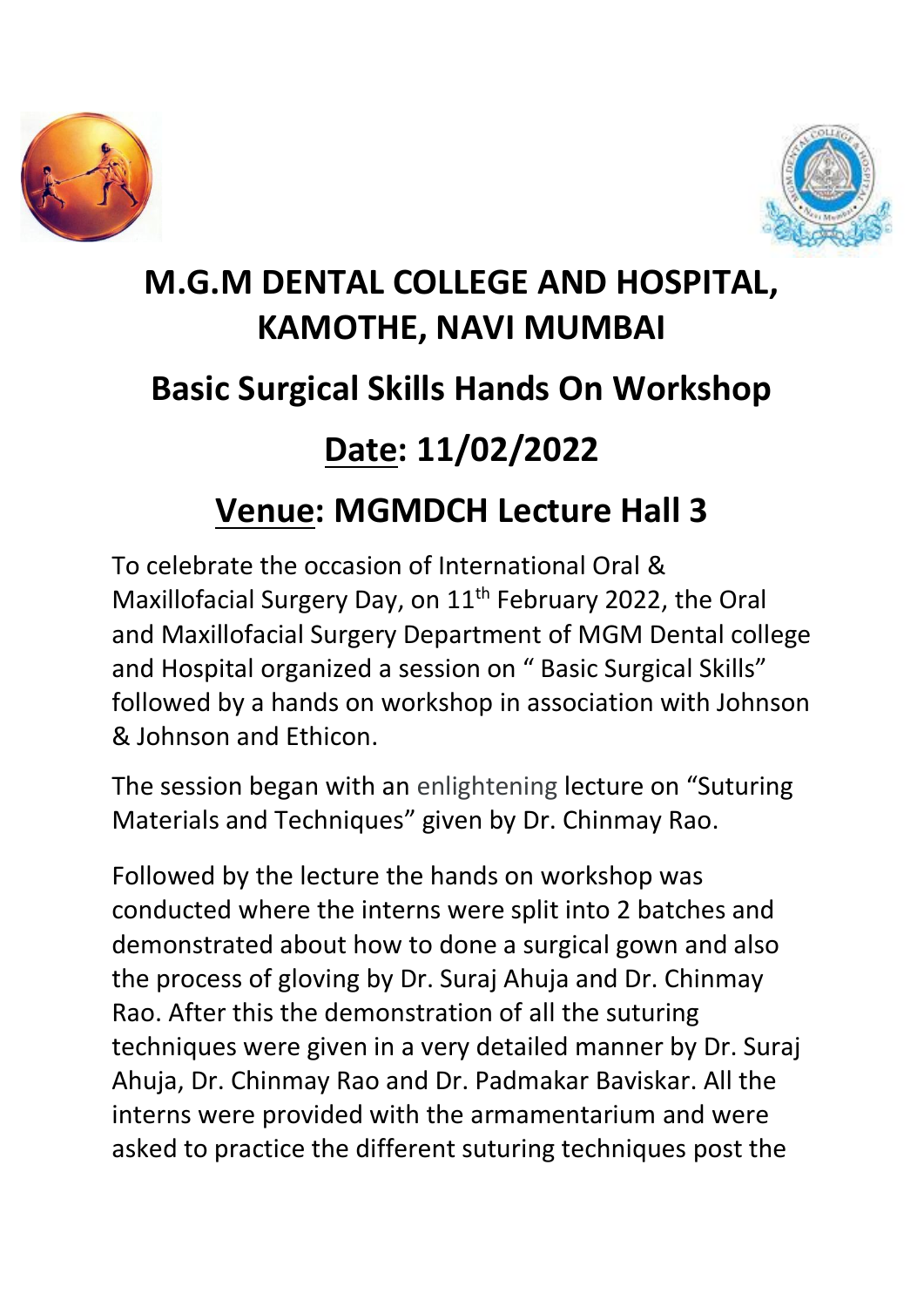demonstration under the guidance of the demonstrators. The workshop gave us the idea that the process of suturing, on the surface, appears to be a simple affair, however, suturing can also be the most critical stage of surgery. Learning this skill is imperative to carry out the suturing process effectively. Overall it was an exceptionally fruitful session for the budding dentists.